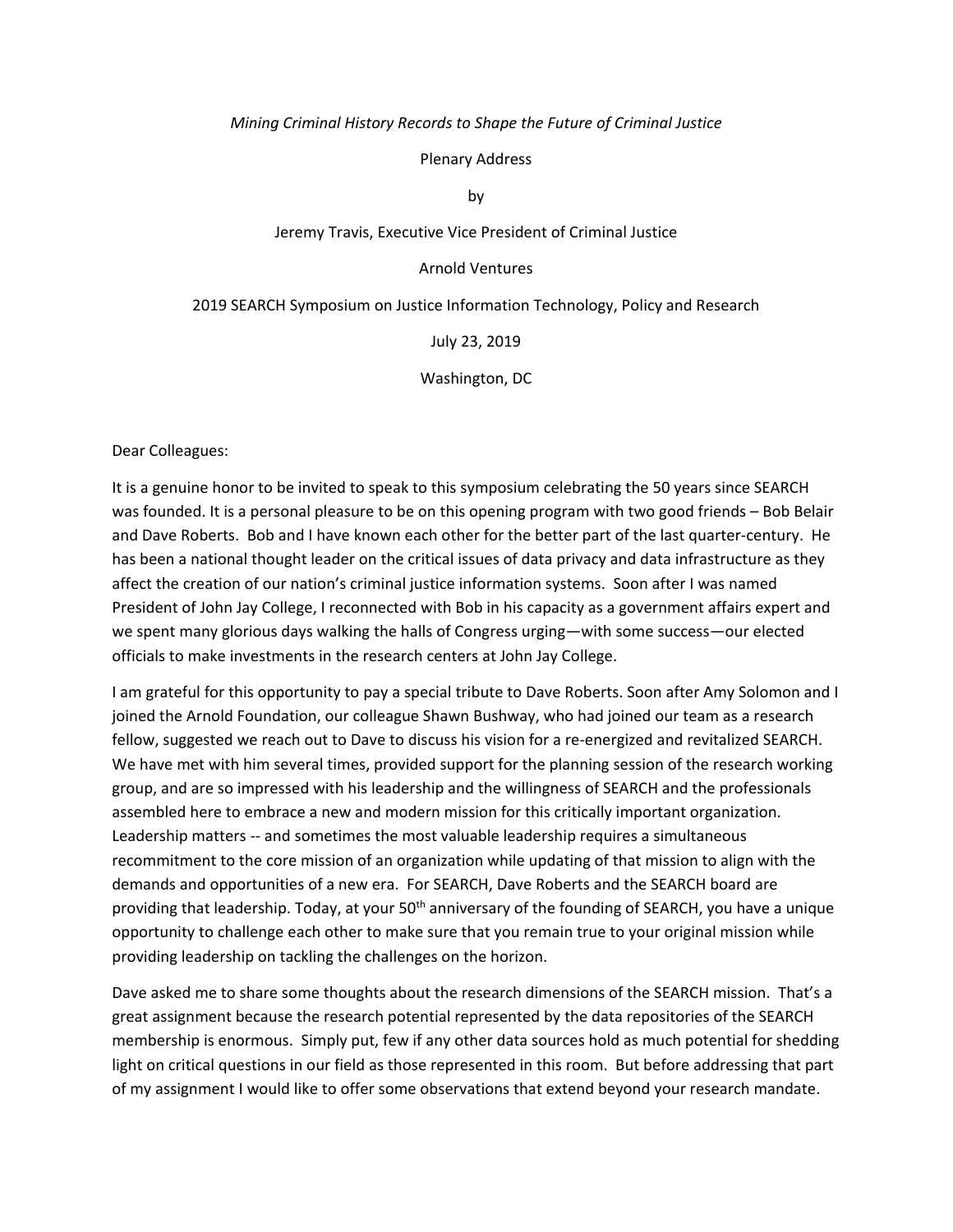# **I. The Realities of the Reform Era**

We live in an era in which the fundamental operations and assumptions of our approach to crime and justice are being questioned. We are witnessing a reform movement that holds the potential for profound changes. The rallying cries of this movement are sharp and critical. Reform advocates are calling for an "end to the era of mass incarceration." There's a national movement – with the hashtag "#cut50" – with a goal of reducing the prison population in half.<sup>[1](#page-1-0)</sup> Activists are marching under the banner "Black Lives Matter," demanding significant changes in policing policy, particularly regarding the use of force.<sup>[2](#page-1-1)</sup> Drug policy reformers are calling, sometimes successfully, for the legalization of marijuana. Others demand that sex work no longer be criminalized. Youth justice reformers have coalesced around the goal of "no more juvenile prisons."

In the presidential campaign now underway, support for the 1994 Crime Act is seen by many as an albatross on a candidate's neck, and experience as a prosecutor, once thought a badge of honor, is often viewed as a sign of complicity in the ramp-up to mass incarceration. For some, the reform movement itself is too slow, too timid and represents an accommodation with the status quo. Some of these voices seek to launch a modern abolition movement – calling for abolition of prisons, abolition of ICE, abolition of parole, and abolition of the police.<sup>[3](#page-1-2)</sup> I am excited to be affiliated with the Square One Project at the Columbia Justice Lab, which takes a different approach but is also dedicated to the task of "reimagining justice."[4](#page-1-3) Working with colleagues across the country, we are asking what we call the Square One question: "how we would respond to crime if we did not rely so much on the traditional systems of law enforcement, adjudication and punishment?"

It's still too early to know where these calls for fundamental reform will take us, but what is clear today is that the foundations of the last half-century of criminal justice policy are being called into question and the edifice called the criminal justice system that has been created during our professional lives is showing cracks.

When we peer more closely through the fog created by these multiple calls for reform we can discern that some of the critiques of the status quo land close to the core mission of SEARCH. Allow me to cite two examples. In my home state, the New York legislature recently voted to decriminalize small amounts of drug possession and simultaneously voted to expunge prior arrest and conviction records for those crimes.<sup>[5](#page-1-4)</sup> In Pennsylvania and Utah, lawmakers have voted to automatically clear the criminal records of people convicted of some non-violent offenses that remain crime free for certain periods of time.<sup>[6](#page-1-5)[7](#page-1-6)</sup> For this symposium, the question posed by this type of "clean slate" reform is more than

<span id="page-1-0"></span> <sup>1</sup> [https://www.cut50.org](https://www.cut50.org/)

<span id="page-1-1"></span><sup>2</sup> [https://blacklivesmatter.com/about/what-we-believe](https://blacklivesmatter.com/about/what-we-believe/)

<span id="page-1-3"></span><span id="page-1-2"></span><sup>3</sup> <https://www.themarshallproject.org/2019/06/13/what-do-abolitionists-really-want>

<sup>4</sup> [https://www.squareonejustice.org](https://www.squareonejustice.org/)

<span id="page-1-4"></span><sup>5</sup> <https://www.nytimes.com/2019/06/20/nyregion/marijuana-laws-ny.html>

<span id="page-1-5"></span><sup>6</sup> [https://www.washingtonpost.com/nation/2019/07/01/criminal-records-can-be-life-sentence-poverty-this-state](https://www.washingtonpost.com/nation/2019/07/01/criminal-records-can-be-life-sentence-poverty-this-state-is-automatically-sealing-some/?utm_term=.c2690cc0f137)[is-automatically-sealing-some/?utm\\_term=.c2690cc0f137](https://www.washingtonpost.com/nation/2019/07/01/criminal-records-can-be-life-sentence-poverty-this-state-is-automatically-sealing-some/?utm_term=.c2690cc0f137)

<span id="page-1-6"></span><sup>7</sup> [https://www.sltrib.com/news/2019/03/14/utah-lawmakers-pass-clean](https://www.sltrib.com/news/2019/03/14/utah-lawmakers-pass-clean/)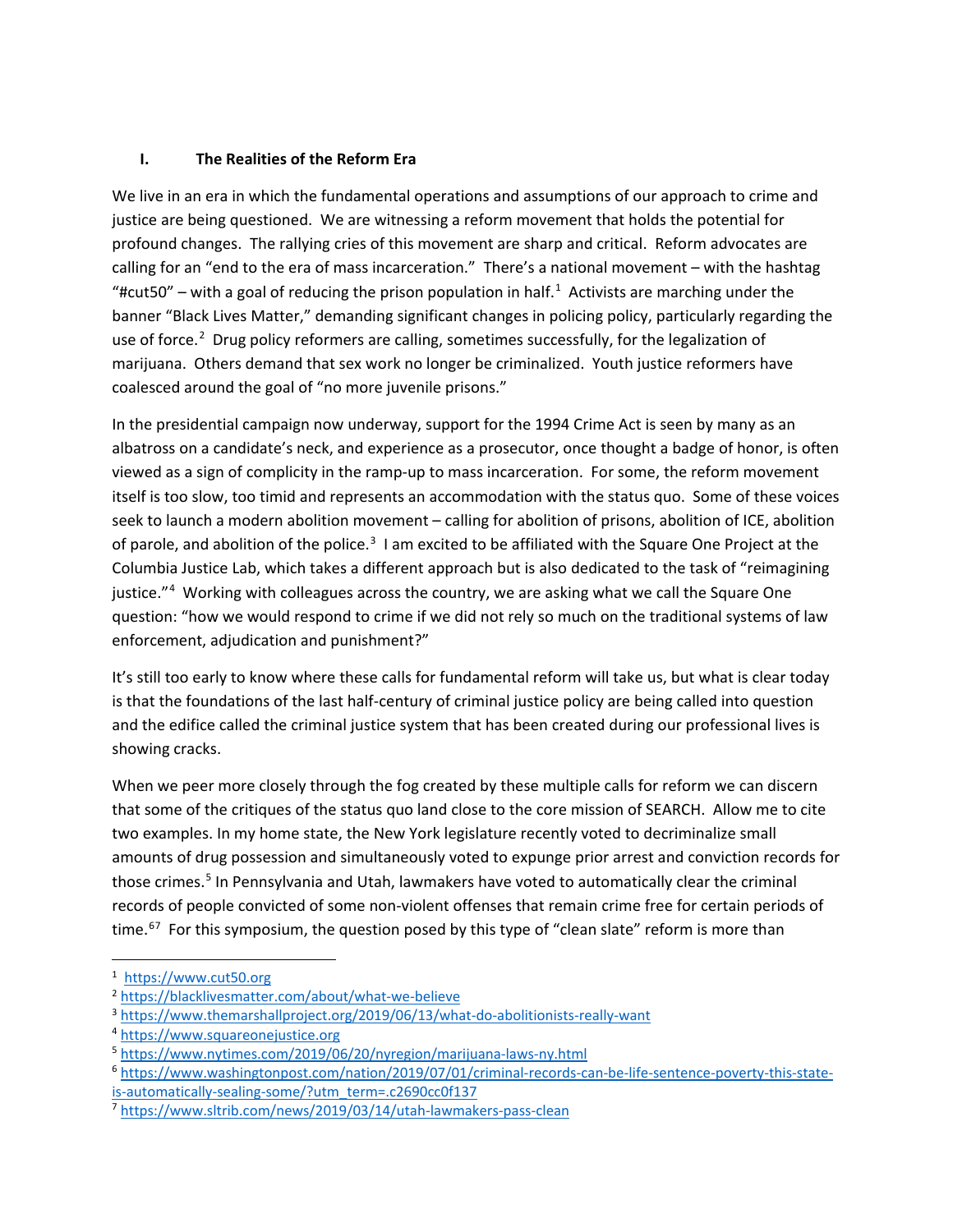technical. Of course, all state criminal history repositories will need to figure out how to comply with these laws, but the larger question is how we should think about criminal histories in an era when many criminal justice reformers are calling upon the country to engage in a process of "reckoning" with our past. If we are now living in what many scholars call an era of "punitive excess"<sup>[8](#page-2-0)</sup>, and believe that evolving into a new era of more humane criminal justice policies requires a truth-telling process and reconciliation with our punitive past, what obligation do we have to those who have been subjected to policies we now longer consider humane and just?

As legislatures and advocates wrestle with the challenges of retroactive application of new sentencing statutes and decriminalization reforms, we should ask whether SEARCH and its allies have a role in those discussions. After all, by managing the repositories of criminal history records, you are the custodians of the history of the earlier era. Does this reality create special responsibilities for you? What is the role that SEARCH should play in these policy discussions? What technical advice do you provide to government officials? What reforms are required in your relationship with private vendors who market criminal history information? What technologies should you support that will allow individuals to clear their records? How do you preserve the records of the past for research purposes while creating a "clean slate" for justice purposes? What policy advice do you offer, if any, to those reformers who believe this sort of historical reckoning is critical to the demands of the reform era?

(I call to your attention a workshop at this symposium on this topic: "Legislative and Policy Proposals on Expungement and Sealing: Trends in Criminal History Records Management" at 3:30 this afternoon.)

A second example also implicates the role of criminal histories in the current reform agenda, in this case, the call to reform our cash bail system and reduce the rate of pretrial detention. One of the thorniest issues in that movement is the role of risk assessment instruments. (Let me quickly recognize that my organization, Arnold Ventures, has been an advocate for the use of risk assessment instruments in the context of a jurisdiction's overall bail reform agenda.<sup>[9](#page-2-1)</sup>) Some civil rights organizations have called for a ban on their use.<sup>[10](#page-2-2)</sup> Interestingly, on occasion, the bail industry has also embraced these arguments to buttress their opposition to bail reform. Some bail reform statutes are placing very high burdens on the use of risk assessment instruments, virtually sidelining them. I find these developments highly ironic, because the historic bail reform movement—which began in the 1960s with the Manhattan Bail Project—was based in part on the notion that objective, validated point systems could guide the exercise of judicial discretion.<sup>[11](#page-2-3)</sup>

From the perspective of SEARCH, the question is whether you as an organization, or as individuals, can contribute to the debates swirling around this topic. Big questions are implicated: Do risk assessment

<span id="page-2-0"></span> <sup>8</sup> [https://nylssites.wpengine.com/citylandnyc/wp-content/uploads/sites/14/2019/03/AV-Trends-in-Crime-and-](https://nylssites.wpengine.com/citylandnyc/wp-content/uploads/sites/14/2019/03/AV-Trends-in-Crime-and-Justice-Jeremy-Travis.pdf)[Justice-Jeremy-Travis.pdf](https://nylssites.wpengine.com/citylandnyc/wp-content/uploads/sites/14/2019/03/AV-Trends-in-Crime-and-Justice-Jeremy-Travis.pdf)

<span id="page-2-1"></span><sup>9</sup> [https://craftmediabucket.s3.amazonaws.com/uploads/Arnold-Ventures-Statement-of-Principles-on-Pretrial-](https://craftmediabucket.s3.amazonaws.com/uploads/Arnold-Ventures-Statement-of-Principles-on-Pretrial-Justice.pdf)[Justice.pdf](https://craftmediabucket.s3.amazonaws.com/uploads/Arnold-Ventures-Statement-of-Principles-on-Pretrial-Justice.pdf)

<span id="page-2-2"></span><sup>10</sup> [http://civilrightsdocs.info/pdf/criminal-justice/Pretrial-Risk-Assessment-Short.pdf;](http://civilrightsdocs.info/pdf/criminal-justice/Pretrial-Risk-Assessment-Short.pdf) [https://www.aclu.org/sites/default/files/field\\_document/aclu\\_pretrial\\_reform\\_toplines\\_positions\\_report.pdf](https://www.aclu.org/sites/default/files/field_document/aclu_pretrial_reform_toplines_positions_report.pdf)

<span id="page-2-3"></span><sup>&</sup>lt;sup>11</sup> For more context on this history of bail reform, see here: <https://craftmediabucket.s3.amazonaws.com/uploads/Jeremy-Travis-PI-Con-Keynote.pdf>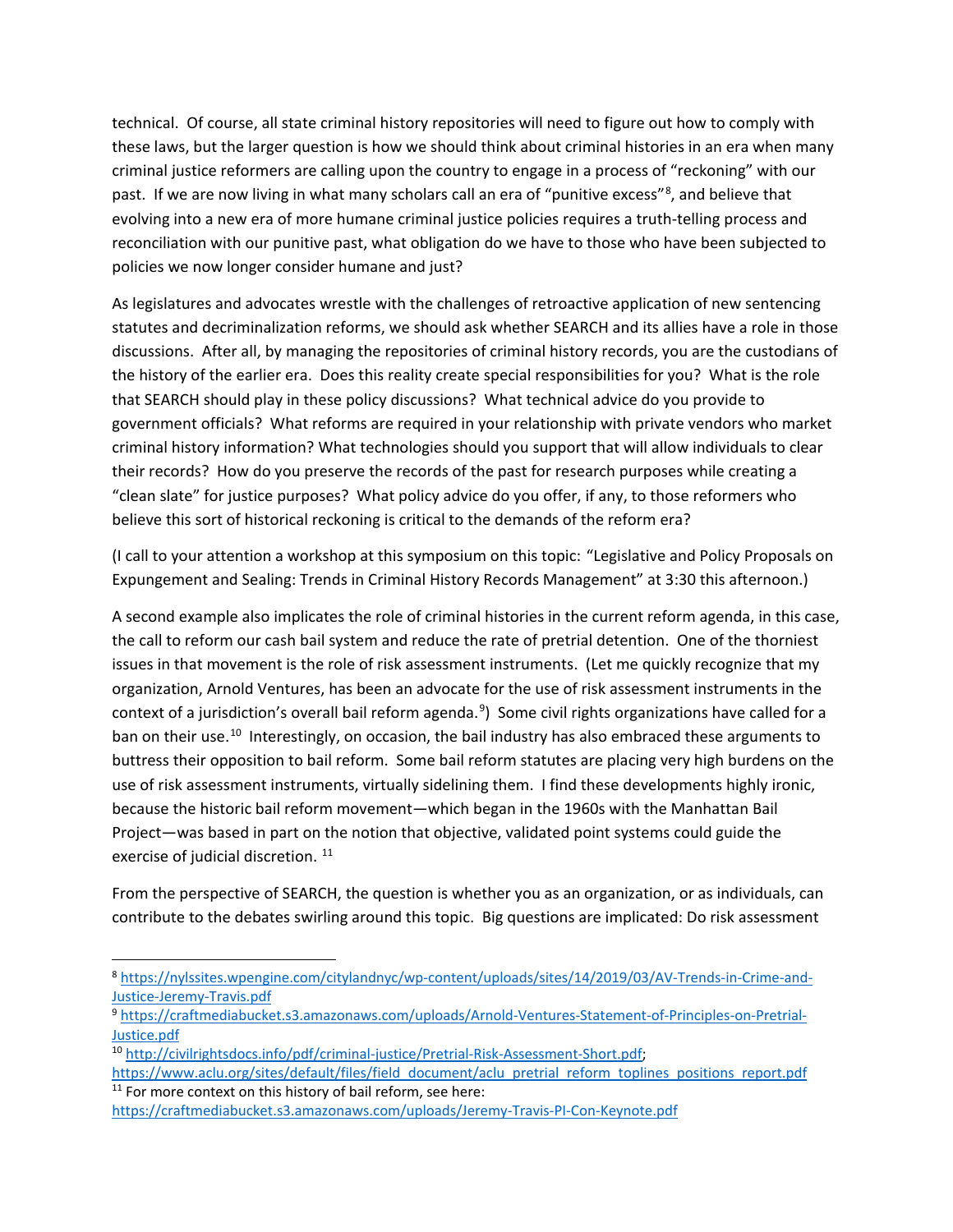instruments perpetuate the racial disparities of the criminal justice system? How should these algorithms be validated? What are the transparency requirements? What is the role of the public, especially impacted communities, in the implementation and use of these instruments? Should algorithms ever be developed by private companies and maintained as proprietary products? In an era where science is often distrusted, and governmental data systems are suspect, the idea of an algorithm that assesses the likelihood of future behavior raises the specter of The Matrix, what is the role of organizations such as SEARCH in informing this critical public discussion?

(I am pleased to note that this conference will host a discussion on these questions titled "Criminal Justice Reform and Reentry: Understanding Risk, Recidivism and Redemption" also at 3:30 today.)

I cite these examples to make three simple and interrelated points. First, we should recognize that we have entered a new era of deep criminal justice reform that is challenging the policies of the past as never before. Second, in this new reform era, we are witnessing a deep skepticism about the role of science, the objectivity of data, and the value of research. In some quarters, these are viewed as having supported damaging policies of the past and providing little guidance for the future. Third, if these first two statements are true, then these realities create an opportunity – and perhaps an obligation – for an organization such as SEARCH and the individuals at this symposium to engage in, and shape, this critically important national discourse.

## **II. Implications of the Reform Era for the Core Mission of SEARCH**

The power of the reform agenda provides new urgency to some of the traditional challenges that SEARCH has faced over the years. I think it also provides new opportunities to address these age-old questions. Let's take as an example the imperative you face to provide criminal history records that are as accurate and complete as possible. On one level this is a straightforward question of financial resources and institutional commitment. But as you know better than anyone, creating complete and accurate criminal histories is a political, not simply a technical issue. Many of you have fought the difficult fights seeking to secure necessary financial resources and institutional support. Unfortunately, the call for accurate and complete criminal history records has a difficult time fighting for a moment in the political spotlight. But it sure is important. So the strategic question is whether it's possible to leverage the power of the reform era to find common cause with those who are decrying the use of those records because they are incomplete. Many reformers cite examples of individuals who are denied housing, jobs, or other benefits because their criminal history records are inaccurate or do not reflect final dispositions. Could these critics become allies in advocacy strategies to secure funding for your work?

To illustrate this point I would cite examples from two states – Florida and Connecticut. In both states, the legislature has supported initiatives designed to provide accurate and timely criminal justice data. In both states, these initiatives were backed by justice reform advocates. You may be familiar with the work of Measures for Justice, an organization which transforms how we measure and understand local criminal justice systems in America by measuring every stage of the criminal justice process across the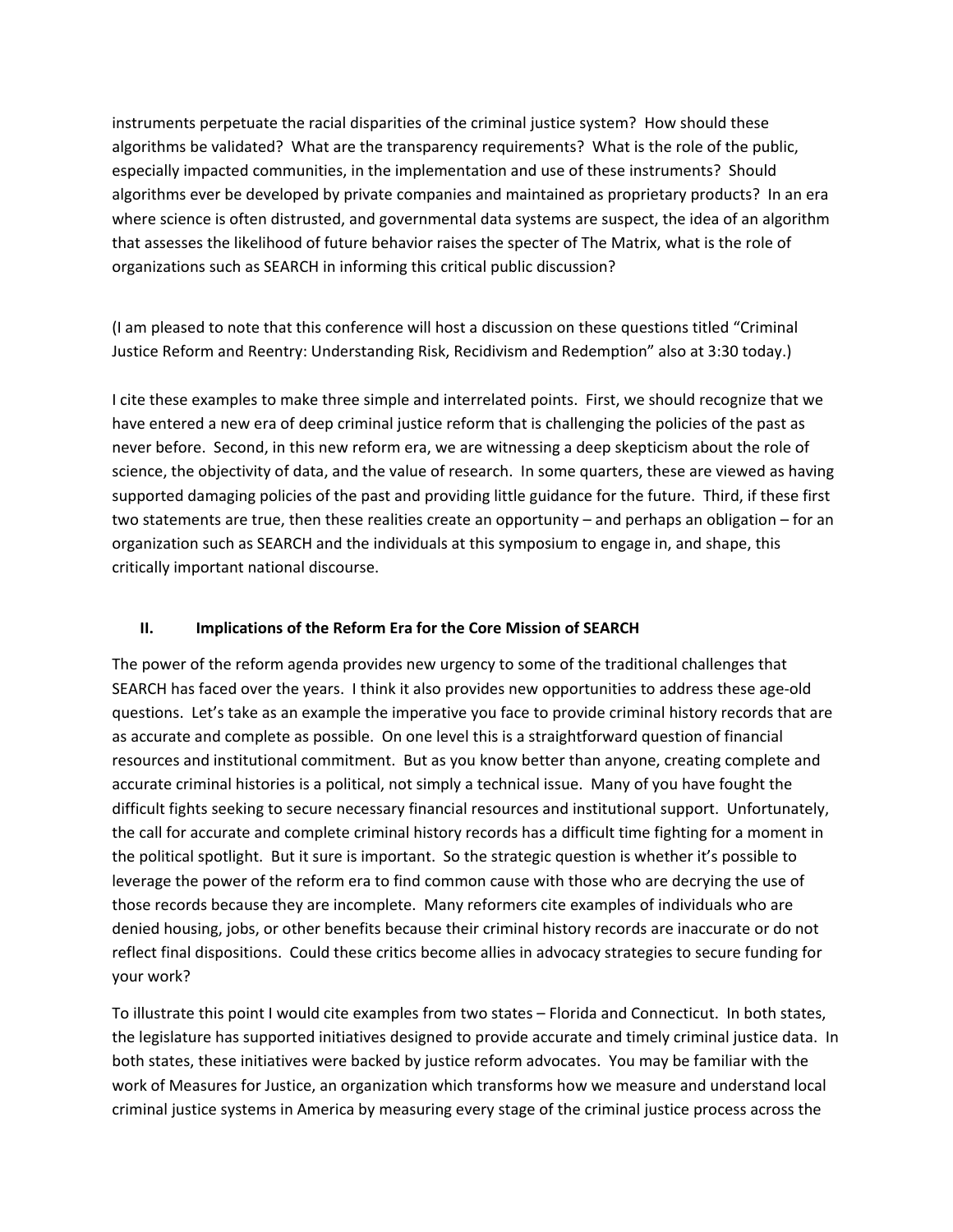3,000+ counties in the U.S.<sup>[12](#page-4-0)</sup> [Full disclosure: Arnold Ventures is a funder of Measures for Justice.] Last year saw a remarkable victory in the MFJ campaign to create criminal justice data systems across the country. Legislation was enacted in Florida requiring every county to collect and report the same robust set of data elements, including pretrial release decisions, along with data on indigence, ethnicity, and what type of offenders are being convicted for new offenses. Since securing that victory, Measures for Justice has also worked with the National Center for State Courts to create comprehensive data standards for state and local courts.<sup>[13](#page-4-1)</sup> Connecticut provides a second example. This year, the Connecticut legislature passed a law making it the first in the country to collect prosecutorial data, and hopes to use the data to study racial bias and increase prosecutor accountability and transparency.<sup>[14](#page-4-2)</sup> This legislation was proposed by the American Civil Liberties Union.

You may know of other examples of state legislatures taking steps to modernize criminal justice data. But I think we are seeing the emergence of a strong trend, backed by newspaper editorials, good government groups, and advocacy organizations such as ALEC, the national conservative group who has crafted model legislation on uniform criminal data collection. [15](#page-4-3) The challenges for SEARCH is how to align with this reform energy.

Another strand of the reform era – the call for transparency and democratization of data – also has profound implications for the work of SEARCH. So many criminal justice agencies now post their administrative data on their websites. The demand for transparency and accountability should go hand in hand with a demand for accuracy and completeness.

Finally, as this audience knows well, the extensive use of criminal history records in public and private employment decisions poses significant challenges for accuracy, completeness, and timeliness of data. But the public discourse now extends far beyond those rather technical issues. In the modern era, when advocates are describing the lifetime burdens of criminal convictions and the impact of criminal histories on employment and earnings, the cause of justice requires much more than accuracy of those records. Imagine that individuals in this room were organized – with others – to call for systematic expungement of those records after a certain time, or total exclusion of those records except for law enforcement or research purposes? My sense is that the reform agenda is moving in this direction and that thoughtful leaders such as those at this symposium can help inform that national discussion.

# **III. Implications of the Reform Era for the SEARCH Research Agenda.**

When we think of the implications of the modern criminal justice reform era for the research agenda of SEARCH we can easily see a world of possibilities. It is my sincere hope that the research community sees this potential, and that SEARCH can find a way to facilitate this exciting new research agenda.

<span id="page-4-0"></span> <sup>12</sup> [https://measuresforjustice.org](https://measuresforjustice.org/)

<span id="page-4-1"></span><sup>13</sup> <https://measuresforjustice.org/news/2018-06-26.html>

<span id="page-4-2"></span><sup>14</sup> [https://www.aclu.org/press-releases/aclu-connecticut-applauds-governor-lamonts-introduction-prosecutorial](https://www.aclu.org/press-releases/aclu-connecticut-applauds-governor-lamonts-introduction-prosecutorial-transparency)[transparency](https://www.aclu.org/press-releases/aclu-connecticut-applauds-governor-lamonts-introduction-prosecutorial-transparency)

<span id="page-4-3"></span><sup>15</sup> [https://www.alec.org/model-policy/criminal-justice-data-transparency-model](https://www.alec.org/model-policy/criminal-justice-data-transparency-model/)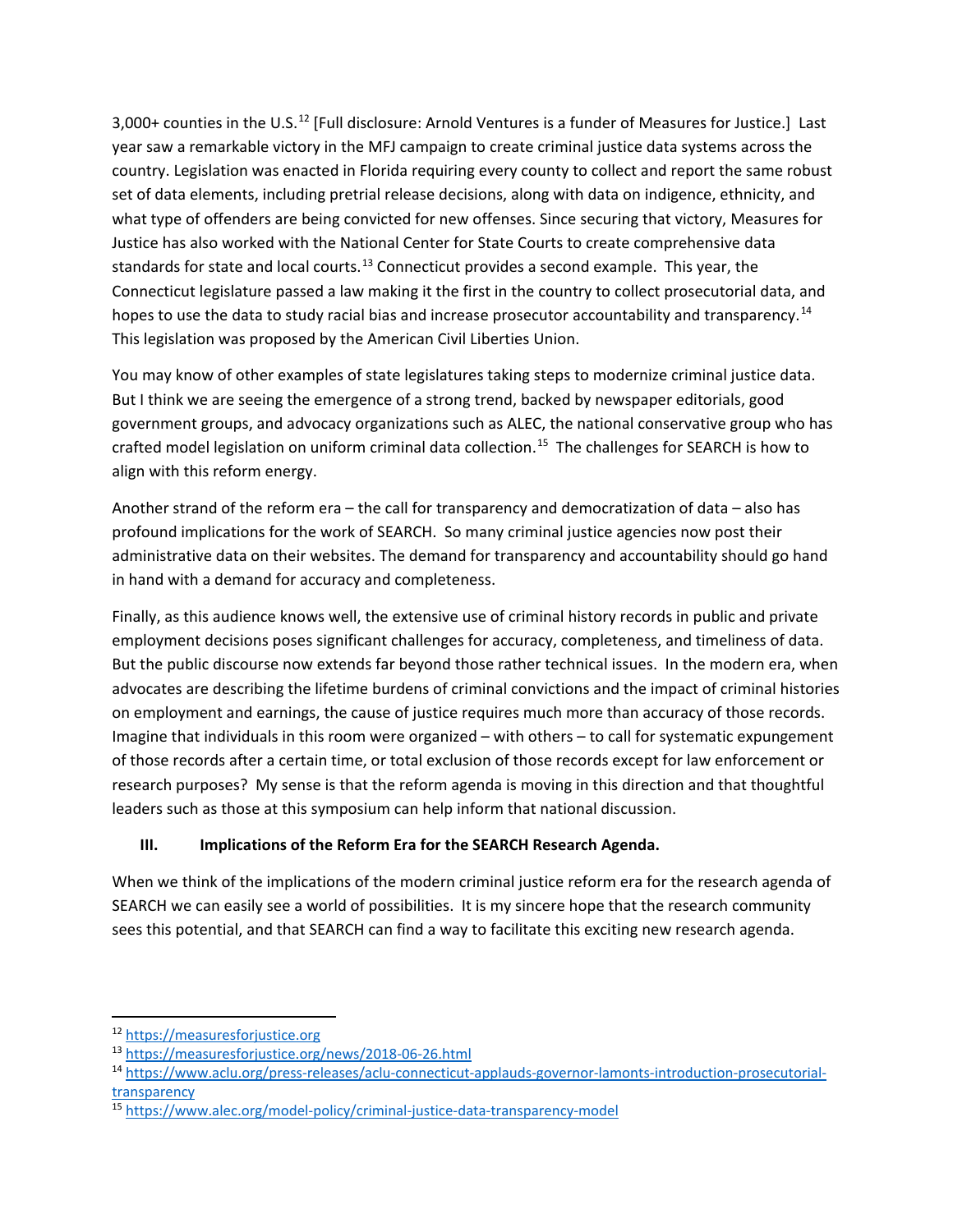(I am delighted to see that Shawn Bushway is hosting a discussion at 11:00 on Wednesday with the perfect title, "Exploiting the Value of Criminal History Records – Establishing a Research Agenda." I encourage you to attend and contribute.)

Everyone in this room will have their list of favorite research questions, but let me nominate my list of five big topics for your consideration. I recognize that answering some of these questions will necessarily require access to data beyond criminal history records, and in some case beyond administrative data, but that's precisely my point. You are sitting on top of a treasure trove of data that, when combined with other data, can shed light on some of the important issues facing our field.

- A. *Documenting the expansive reach of the justice system.* The most profound reality of the past half-century has been the dramatic expansion of the justice system. Over the past few decades, our nation has more than quadrupled the rate of both incarceration and community supervision.<sup>[16](#page-5-0),[17](#page-5-1)</sup> Since 1983, the rate of jail incarceration has gone up by 140 percent.<sup>[18](#page-5-2)</sup> Today, between 70 and 100 million Americans – one out of every three – have criminal records.<sup>19</sup> Today, one out of five children have a parent who has been incarcerated.<sup>[20](#page-5-4)</sup> One out of every two Americans has an immediate family member who has been incarcerated.<sup>[21](#page-5-5)</sup> Some communities have witnessed significant increases in arrests and pedestrian stops as policing has become more aggressive. These trends are quite well documented in the scholarly literature, but they are not well known at a state or local level. The SEARCH community, broadly defined - specifically the agencies that serve as repositories of criminal history data and date on prisons and courts -- are uniquely positioned to support this kind of research.
- B. *Documenting the concentrations of the justice footprint.* The growth of the criminal justice system has not been uniformly distributed across all communities. In fact, the impact of the ramp-up in incarceration – both jails and prisons – as well as increased community supervision through probation and parole has been concentrated in a small number of neighborhoods, mostly communities of color. Years ago our colleague Eric Cadora documented the phenomenon of the "million-dollar block."<sup>[22](#page-5-6)</sup> These are definable residential blocks where the taxpayers pay more than a million dollars a year to incarcerate the individuals who lived on that block prior to their incarceration. If we want to develop a full understanding of the "era of punitive excess", we should examine the geographic concentrations of the reach of the justice apparatus. Because the criminal history records are typically created at an individual level, and the unit of analysis is an arrest and not a neighborhood, we do not think of these data as shedding light on the geographic concentrations of the justice system. But using geo-coded data could transform these individual arrest records into a community-level understanding of the operations of the justice system over time.

<span id="page-5-5"></span> $21$  [ibid](https://everysecond.fwd.us/)

<span id="page-5-0"></span> <sup>16</sup> <https://www.splcenter.org/issues/mass-incarceration>

<span id="page-5-1"></span><sup>&</sup>lt;sup>17</sup> [https://justicelab.columbia.edu/sites/default/files/content/Too\\_Big\\_to\\_Succeed\\_Report\\_FINAL.pdf](https://justicelab.columbia.edu/sites/default/files/content/Too_Big_to_Succeed_Report_FINAL.pdf)

<span id="page-5-2"></span><sup>18</sup> <https://www.vera.org/publications/in-our-own-backyard-confronting-growth-and-disparities-in-american-jails>

<span id="page-5-3"></span><sup>19</sup> <https://www.brennancenter.org/blog/just-facts-many-americans-have-criminal-records-college-diplomas>

<span id="page-5-4"></span><sup>20</sup> <https://everysecond.fwd.us/downloads/EverySecond.fwd.us.pdf>

<span id="page-5-6"></span><sup>22</sup> [https://www.justicemapping.org](https://www.justicemapping.org/)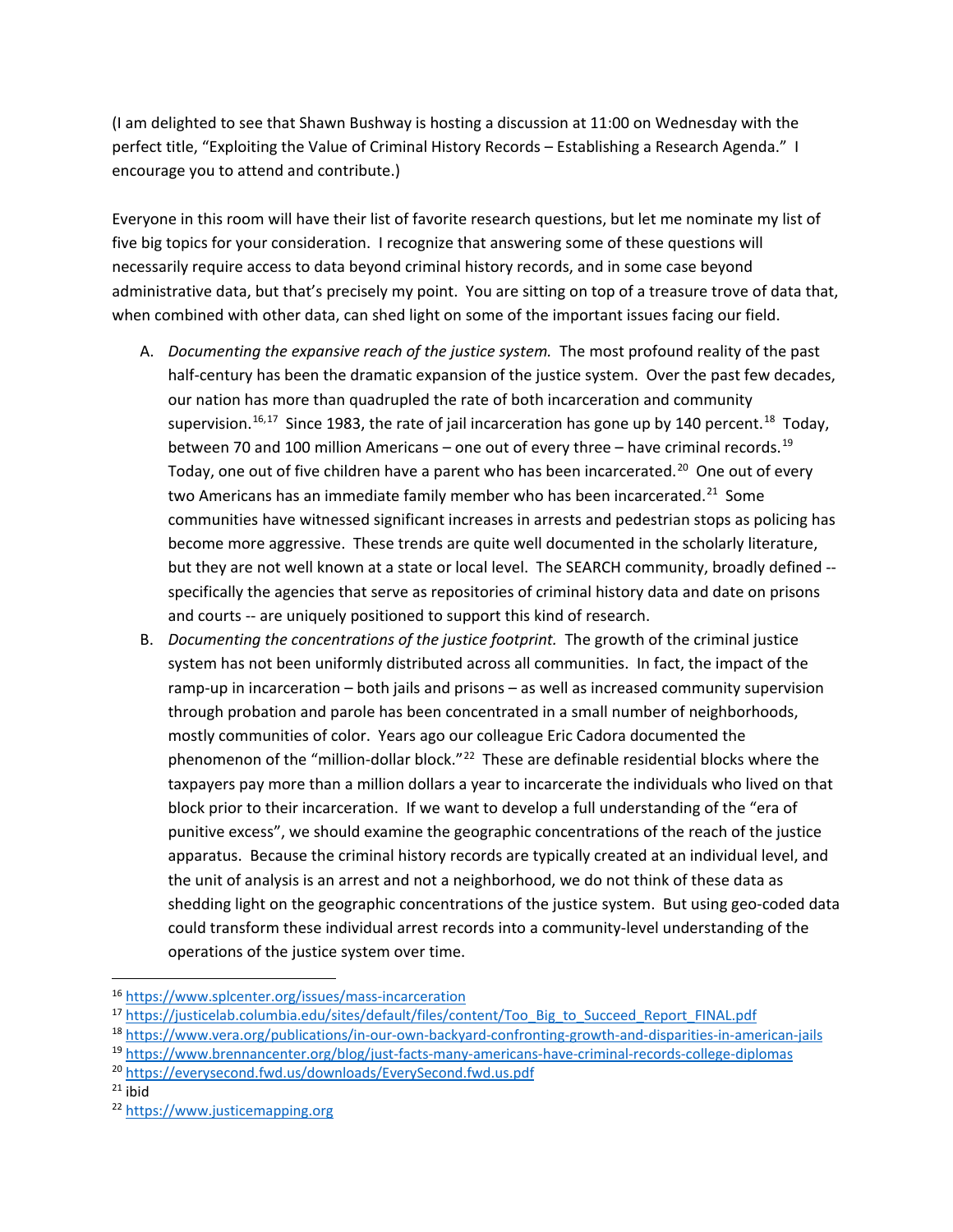- C. *Documenting the racial disparities of the justice system.* The most pernicious dimension of our current reality of the overreach of the justice system is the impact of that system on communities of color. I think we are called upon to move beyond the age-old question, "Are there racial disparities in the operations of the criminal justice system?" I frankly think that simply answering this question, though important, misses a larger point, namely that the aggregate impact of our criminal justice system has resulted in deep harm to communities of color and has undermined our nation's pursuit of racial justice. We can struggle mightily to reduce racial disparities in the operations of the justice system, but unless we examine the macro issue of the racial harms of the era of punitive excess we will miss the central reality of racial injustice. The SEARCH community should take up this challenge. Creative use of arrest records could document the concentration of enforcement activities in certain neighborhoods. Creative analyses of incarceration trends could document the impact of prison terms on the life course of men in communities of color. Creative analyses of the reach of probation and parole agencies, and the ways that revocation policies have undermined community well-being, would shed light on the damaging impact of these practices. No other data resource holds as much potential to answer these questions as the criminal history repositories.
- D. *Redefining success and failure beyond recidivism.* As my close colleagues can tell you, I have peculiar passion in my work – to encourage our field to move away from the use of recidivism as a measure of the success or failure of any program or any policy. Recidivism – whether defined as re-arrest, re-conviction or re-commitment to prison – is a poor measure of anything. There are definitional problems with recidivism – one failure is the same as multiple failures; one failure at the beginning of a three-year period is equated with a failure at the end; one failure for a serious crime is equated with a failure for a minor crime – but the larger problem with recidivism is that it does not measure success, nor does it measure anything known in the criminological literature to be associated with desistance. Imagine, instead, that we had regular measure of employment, success in school, health outcomes, familial relationships or community participation? The individuals and organizations represented in this room are uniquely positioned to advance this broader view of the appropriate measures of success and failure for individuals involved in the justice system. You have the ability to link criminal justice data with administrative records on employment, health, housing and social services. You can help reframe our definition of success for the justice-involved population.
- E. *Calculating the lives lost to incarceration.* When we look back at the era of punitive excess, we should ask how we can create an accounting of our excessive use of punishment, particularly through long prison terms. I have been thinking about this topic a lot recently, especially given the recent resurgence in interest in reparations for the damage done to African-Americans through the centuries of enslavement, the American apartheid known as Jim Crow, the reign of terror through lynching and the appropriation of wealth through residential segregation. If we think that the current era of punitive excess, with our overreliance on punishment as a response to crime, has been powered in large measure by the same forces of racial animus, then we face a moment of reckoning not too different from the call for reparations. The first challenge, in my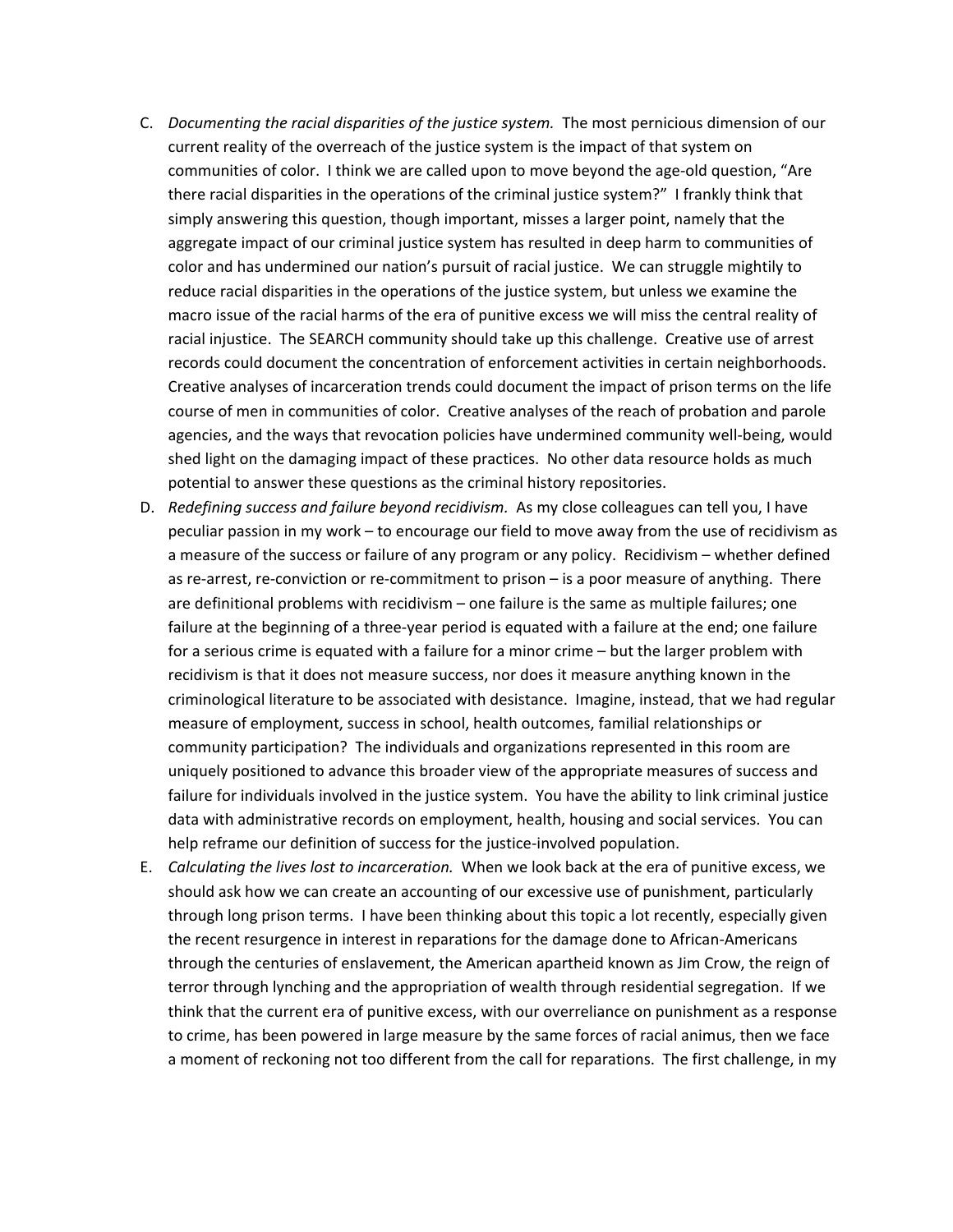view, is a simple calculation of the lives lost to incarceration.<sup>[23](#page-7-0)</sup> As our prisons increasingly resemble nursing homes, with geriatric wards and hospice centers, we must realize that our punitive impulses have come at a great cost. In the modern reform era we are beginning to hear calls for the retroactive application of sentencing reforms, recognizing that we have been too punitive. The agencies represented in this room can support analyses that document the lives lost to prison. Simple modeling exercises could help legislative committees, sentencing commissions, or advocacy groups understand the implications of significant reductions in prison populations, whether through parole reforms, second-look provisions, and retroactive applications of sentencing reforms such as seen in the federal system with the application of the new provisions for crack/powder. These straight-forward calculations would help our country come to a deeper understanding of the price we have paid for the tough on crime policies that we adopted over the past half-century. They would also support the call for a reversal of those policies in the name of justice.

I recognize that this research agenda extends beyond – in some cases, far beyond – the more traditional SEARCH research agenda. But I hasten to point out that our field can now draw upon a robust scholarly community that is ready to partner with you. Today we have more academicians than ever before—and from a range of scientific disciplines—taking a professional interest in criminal justice reform. The evidence they produce can be key to identifying underlying problems and creative reform-minded solutions. But if they don't have access to high quality data, or if they have to go through a painstaking process of accessing (and inspecting, cleaning, and combining) data agency-by-agency, then we're limiting our abilities to improve the lives of people touched by the system, as well as the lives of those whose safety is ensured, in part, by a fair and effective criminal justice enterprise.

To carry out this agenda, it will be necessary to create new data-sharing agreements with other government agencies. Publishing these findings will require a level of independence more commonly associated with academic institutions than with government agencies. But I think these are precisely the questions that SEARCH should be tackling over the next 50 years. I will even state this more boldly, and hope you don't take offense at this characterization. For SEARCH, and more generally for the operations of criminal history repositories to be relevant to the policy questions of the new era, beyond your indisputable centrality as an operational part of the justice system, I would submit that SEARCH MUST reach out to these partners and MUST view itself as supporting a new vision of research. In our world we have a tendency to become system-centric. We view the world through the lens of the operations of the justice system. We think of justice as the result of an assembly line that starts with the police and ends with the courts and corrections. Our unit of analysis is a case, not a conflict or a person. We rarely consider the family or the community of the accused. We rarely think of the victims of crime and the harms they have experienced. We should be more focused on people, families, and communities.

<span id="page-7-0"></span> $23$  I proposed such a calculation in a recent lecture at New York Law School: [https://nylssites.wpengine.com/citylandnyc/wp-content/uploads/sites/14/2019/03/AV-Trends-in-Crime-and-](https://nylssites.wpengine.com/citylandnyc/wp-content/uploads/sites/14/2019/03/AV-Trends-in-Crime-and-Justice-Jeremy-Travis.pdf)[Justice-Jeremy-Travis.pdf](https://nylssites.wpengine.com/citylandnyc/wp-content/uploads/sites/14/2019/03/AV-Trends-in-Crime-and-Justice-Jeremy-Travis.pdf)